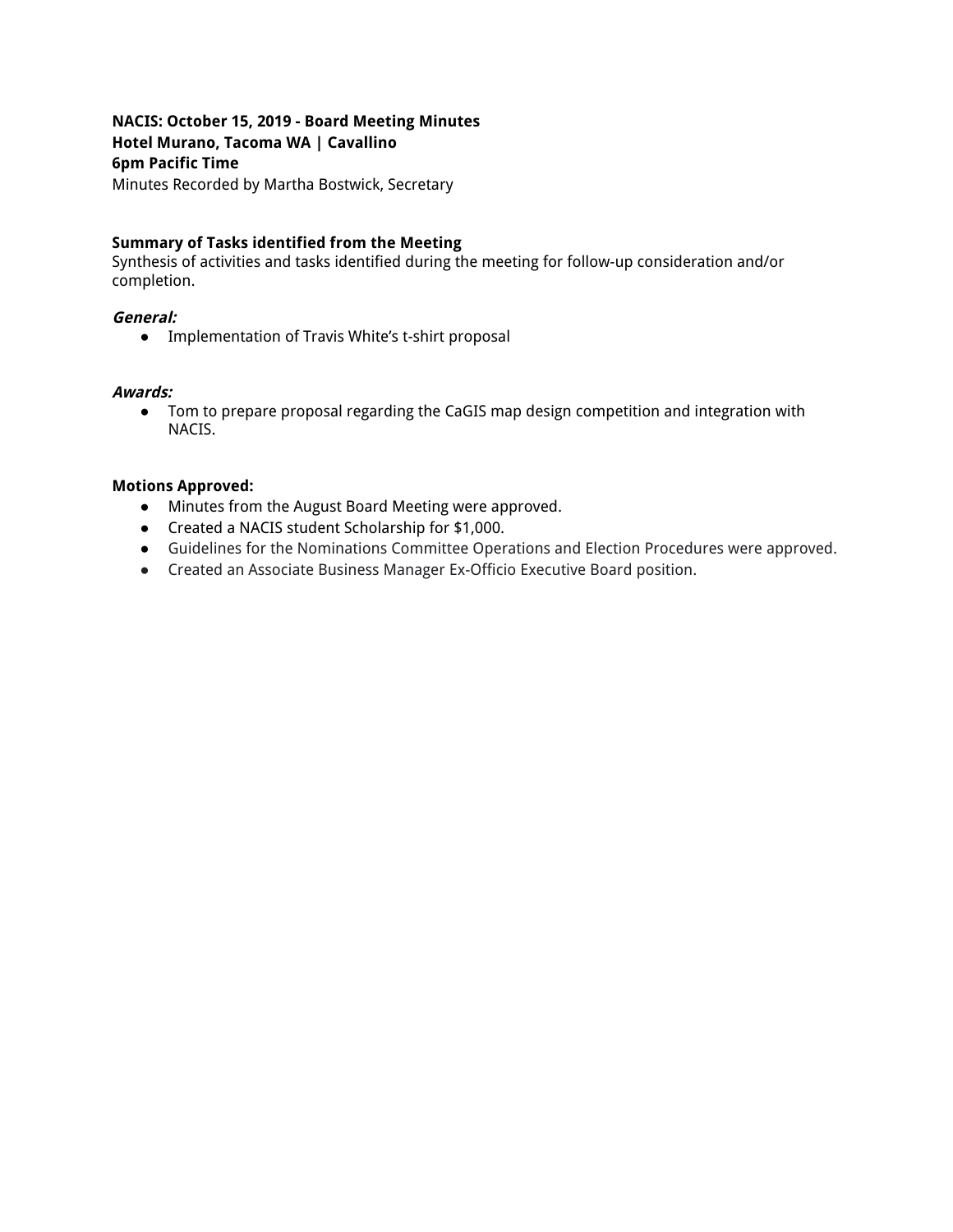#### **Board Composition:**

#### **Executive Office (non-voting)**

Tom Patterson | Executive Director (term expires 1/2023) Susan Peschel | Business Manager (un-termed) Nick Martinelli | Director of Operations (term expires 1/2024)

#### **Executive Board (voting)**

Fritz Kessler | Past President (term expires 10/2019) Ginny Mason | President (term expires 10/2019) Leo Dillon | Vice President & Program Chair Tacoma (term expires 10/2019) Mamata Akella | VP-Elect (term expires 10/2019) Mary Beth Cunha | Treasurer (term expires 10/2020) Martha Bostwick | Secretary (term expires 10/2019)

#### **Board of Directors (voting)**

Brooke Harding (term expires 10/2019) Hans van der Maarel (term expires 10/2019) Amy Lee Walton (term expires 10/2019) John Nelson (term expires 10/2020) (regrets) Lauren Tierney (term expires 10/2020) Rosemary Wardley (term expires 10/2020)

Meghan Kelly | Student Board Member (term expires 10/2019)

#### **Ex-officio Members (non-voting)**

Amy Griffin | Editor of Cartographic Perspectives (term expires 12/2019)

Guests in attendance: incoming board members Molly O'Halloran, Bill Limpisathian, Kate Leroux

Quorum is ⅔ of voting members in attendance (9 people required, 12 in attendance, we meet quorum).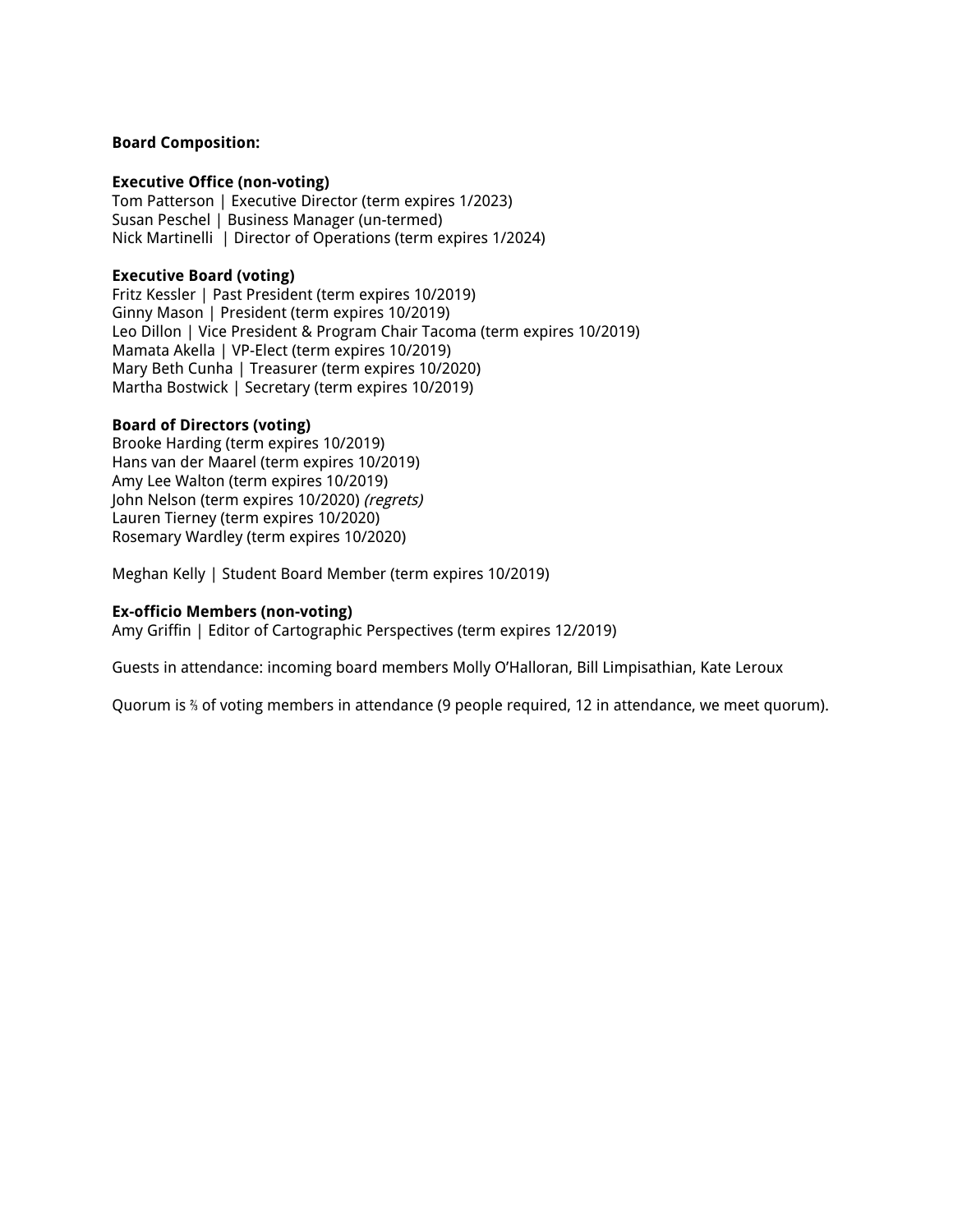### **Welcome and year in review** | Ginny

-Introductions to all the new incoming board members, telling who we are and what we do -Short explanation of the meetings, yearly schedule, etc.. What to expect on Friday meeting.

## **Minutes** | Martha

-Approval of **August [minutes](https://docs.google.com/document/d/1hqYK-oxdEOp28KzNcEpnaVwqd8G3rMLd9-aSia6mEzI/edit)** 

-Martha made note that she had implemented all corrections and revisions suggested by board members.

**-Mary Beth made a motion to approve the minutes from the August board meeting. Leo seconded that motion. No discussion ensued. All in favour voted Aye. No Nay, Motion was passed.**

## **Executive Director Report** | Tom

New projectors!

-Bought three new, better, brighter, higher resolution projectors to replace our ailing ones.

-They will be housed in Madison. Daniel updated our Pelican cases to fit the new ones.

-The three new come to meetings, plus one old as a spare.

-What to do with the rest of the old projectors? We may sell first come first served to whomever wants them.

-We also purchased a number of new Mac adapters.

Travis White's t-shirt project.

## [-Proposal](http://www.shadedrelief.com/tom/NACIS_t-shirt_store_proposal.pdf)

-We will be moving ahead. Travis has gone out and bought samples, and has brought them to meeting for people to look at. He will put them at the registration desk to show to people.

-Ginny: We have a consensus that the board is okay with moving forward. Do we need to vote?

-Martha: If there is no financial output from NACIS required, then she doesn't believe there is a need to. -Board all agrees that the proposal sounds good.

-We will talk on Friday about integration.

-Travis has agreed to spearhead, but we need a gatekeeper for design approval so that no poor taste designs get uploaded.

-Funds raised will go towards accessibility, student travel grants, video sponsorships.

-Ginny: This is a great example of how someone not an elected board member has made an impact on the organization.

-Tom will announce at the Annual Board Meeting (ABM) on Thursday to generate interest.

-Tom: The appeal to him is it's another way to engage NACIS members and the world at large.

Proposal to jointly sponsor CaGIS Map Design Competition.

-CaGIS map competition now in 47th year. They would like to jointly sponsor the competition with NACIS. Tom will be talking to Dan Cole at NACIS this year. It could happen in many different ways, so how to do this without any conflict with our own competitions. If we get to that point in discussion then it would come to board discussion and vote. Theirs offers \$500 cash prize and a copy of MaPublisher. -History in our board of association with their group.

-Tom feels like it may be time to get the old guard out of the way and revitalize it (their competition). -Ginny: will Tom put together a formal proposal?

-Tom will bring it up again on Friday after meeting with Dan Cole.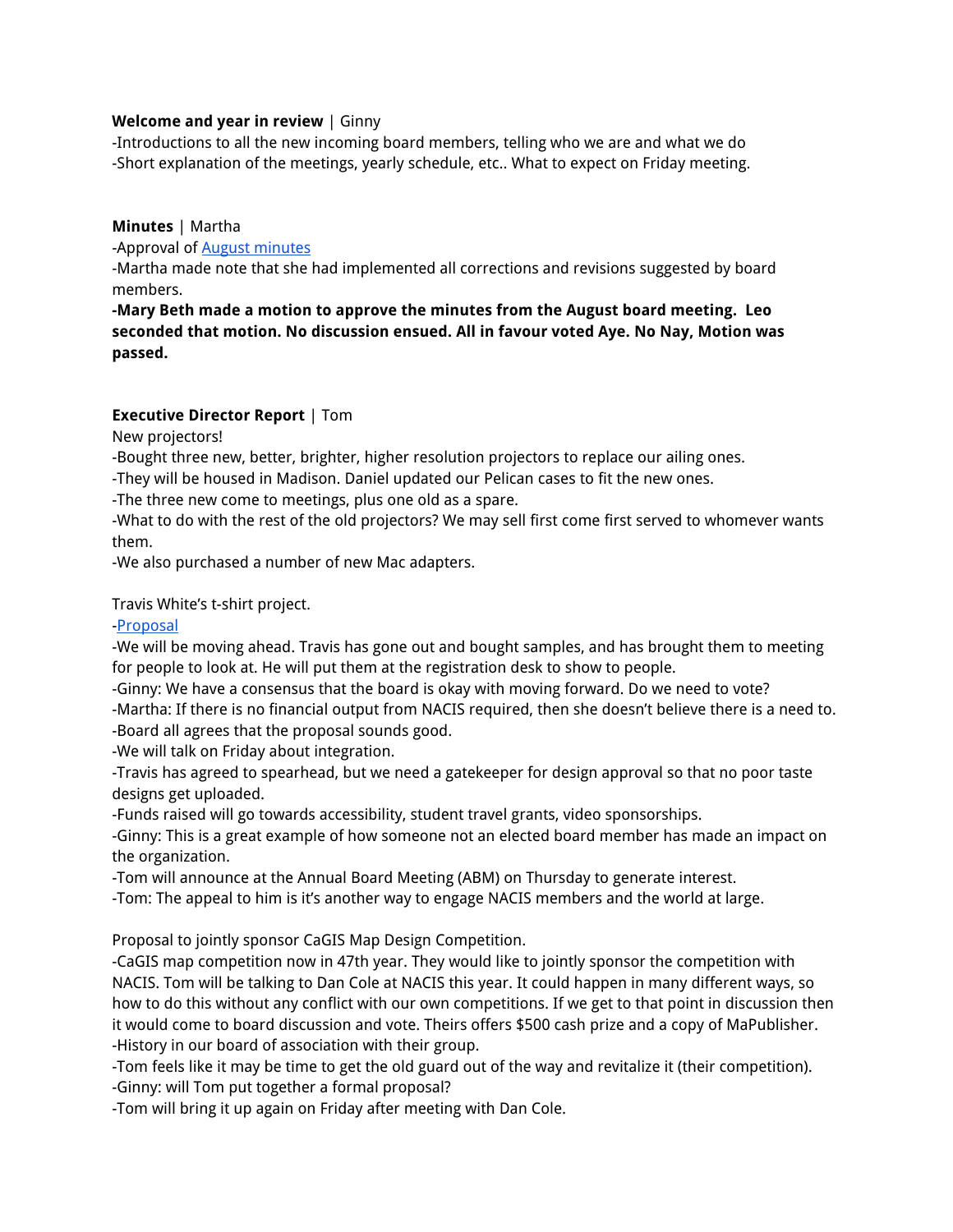# **Finance Committee Report** | Mary Beth

Finance Committee [Report](https://drive.google.com/open?id=1Bqzm0oQDlry5a6dTB_b21e4GkUluelMa)

-Our finances have changed dramatically in 2018 primarily due to the Atlas of Design (AoD) - mostly in a good way.

-Mary Beth gave a short history on history of NACIS budget for the new members.

-AoD ended up with a net income of \$30,000 for Volume 4.

-We decided to reprint Vol. 1, 2, 3 and that gave us (at this point) net -\$7,000.

-In retrospect it's a wise move to have made the reprints.

-Video streaming support of almost \$6,000 from donations that goes towards the \$20,000 cost.

-Good effort in getting some sponsors.

-Tom: Penn State is promising \$3,000 for next year.

-Martha: Where are we with our ceiling for being a not for profit?

-Mary Beth: The rules have changed, and the ceiling has increased for a Not For Profit, so it's no longer a worry.

## **Publications Committee |** Lauren

-the AoD Volume 5 Editorial Team - Caroline Rose, Vanessa Knopke-Wetzel, Nat Case, Brooke Marston -Lauren will meet with them this week to figure out the file storage and documentation issues.

-Nick will assist Lauren in getting account info to help with Google Drives.

# **Awards Committee Report** |Martha, Fritz

NACIS [Undergraduate](https://docs.google.com/document/d/1X8zHTGQgfAOJIDZNkEFnAtauPB9H7v-eKWUUNOI3Blo/edit) Scholarship | Fritz

-Fritz provided a recap of his SBM proposal for a NACIS undergraduate scholarship.

-We're at the point now where everyone has had opportunity look look at it, and we should discuss.

-Ginny: Questioned the treasurer on how this works with our budget.

-Mary Beth: We'd have to vote, then add a line item to the budget

-Ginny: How was the \$750 amount determined?

-Fritz: He based it on some CaGIS scholarship amounts. He's not set on amount if others feel differently. -Ginny: Has there been discussion of recipient giving back to NACIS in some way? Cartographic Perspectives, volunteer, etc?

-Fritz: Would be nice to have. Need to determine this criteria.

-Meghan: Could they possibly do cover art for Cartographic Perspectives?

-Fritz: What if someone is not a graphic designer? There could be multiple options for how to give back.

-Brooke: Could it be that they write about how they are going to pursue their careers?

-Fritz: Where would it go? Newsletter?

-Ginny: How about an indication where the student gives back to NACIS community in a way to be determined? Then we could move ahead with this in time for next year.

-Rosemary: Do other scholarships require a contribution?

-Mamata: Since they're invited to come to the conference, maybe give a short talk on what the scholarship did for them?

-Leo: How to determine a winner from multiple nominations?

-Ginny: Maybe have Awards Committee oversee, and they prepare a way to vote.

-Tom: It sounds like coming to the meeting is optional

Fritz: Yes, the argument was that they might need to spend all their money to come here, so would the scholarship be beneficial if they were required to attend the conference?

-Martha: Could the award also include conference registration?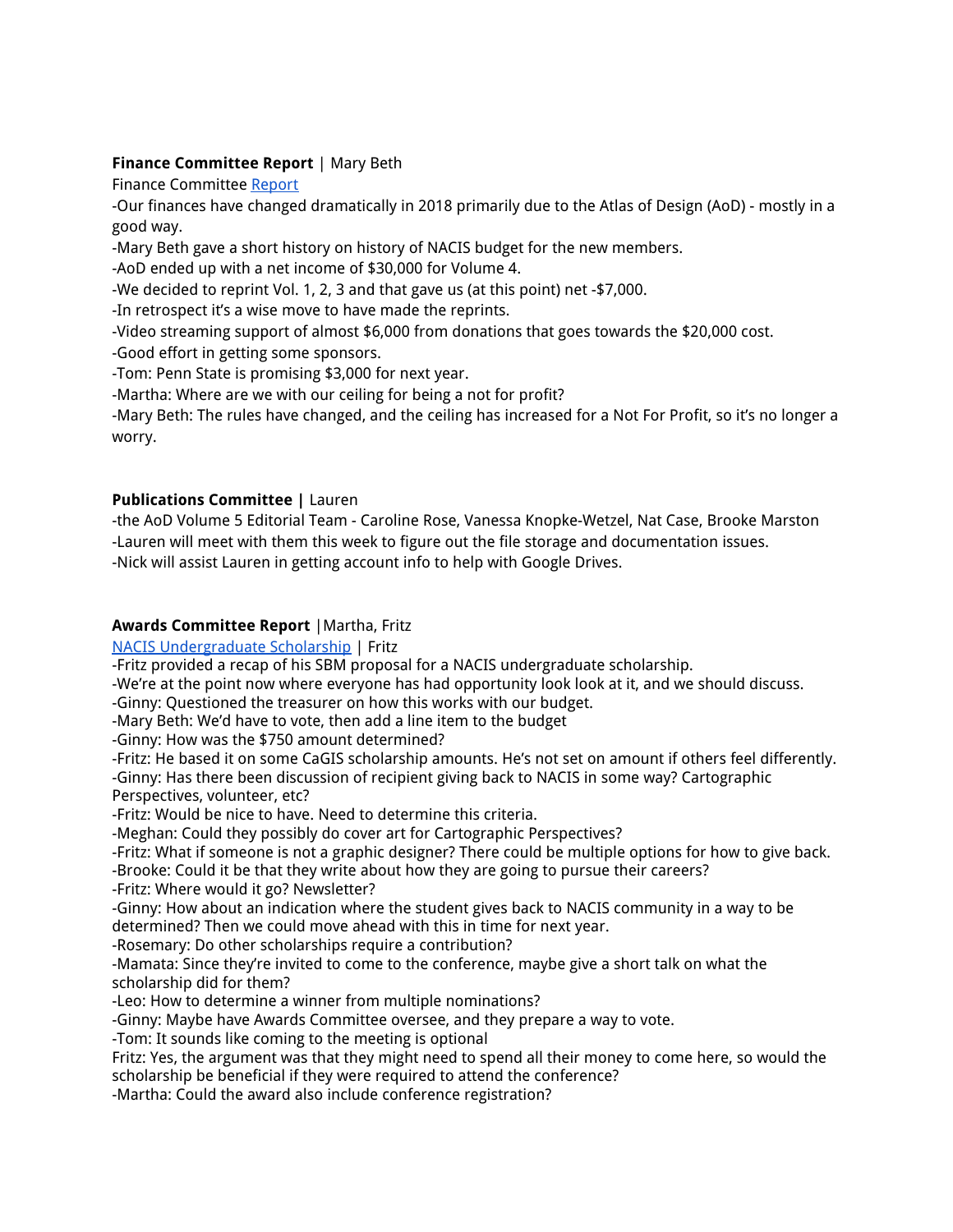Fritz: There was some criticism of that idea.

Leo: The registration fees are the least part of their budget for travelling to a conference. Leo: **Motion to approve \$750 in budget for the purposes of a NACIS Student Scholarship**. Rosemary seconded the motion. Discussion ensued as follows:

Meghan: As a student representative, she thinks \$1,000 has more cache to it. -Some agreement with her on that.

-Ginny: She thought that Fritz's logic made sense. How do people feel about \$1,000 -Mary Beth: She thinks a \$1,000 gives more impetus to get people to pay attention. -Discussion on whether 2 or 4 year program makes a difference. Decided that it did not. -Ginny: **Amends the motion to change the value of the scholarship from \$750 to \$1,000. -**Mary Beth seconds the amendment.

-No Further Discussion on the motion.

-All voted in favor of the amended motion. There were no Nay votes or absentions. Amended motion was passed.

-Mary Beth: Thanks Fritz for bringing this idea to the table.

Travel Grants | Martha

-This year we awarded seven general member grants, and 25 student grants. -One additional general member grant than was budgeted for at August meeting.

Corlis Benefideo Award reinvigoration efforts | Rosemary, John

-Moved to Friday meeting

## **Communications and Outreach Committee** | Rosemary

Code of Conduct and Diversity and Inclusion

-Rosemary and Mamata have had some good email discussions, and Meghan shared notes. Brooke, Amy Lee, and Lauren have all shared ideas on creating the D&I statement. Biggest things are to have the statement drafted and approved for next year.

-Going forward, would like to do training for board members.

-One of small things this year was to order pronoun stickers.

-Mamata: does it make sense to have a subcommittee? Is it part of Communications and Outreach? -Ginny: good to have something that shows we have a presence in this field

-Leo: he sees a subcommittee is fine, no need for additional committee

-Rosemary: We struggle to advertise to the membership that non-members can volunteer on the committees.

-Mamata; how do committees get their info out to the membership?

-Leo: will be talking about this at the Annual Board Meeting.

-Ginny: The details can be added to a newsletter, or announced at ABM.

-Rosemary: Okay, then we'll create a subcommittee

-Meghan: an issue at AAG is communicating why these initiatives are taking place. We want to include language on why we're working on these initiatives. Will send to board. We should support these as a board and work to be allies.

-Ginny encouraged Meghan to stay on committee as a volunteer.

-Mamata: D&I - what groups are we talking about. We need to address that. We should make sure are representing all groups.

-Ginny: These are the things that the subcommittee can define.

-Rosemary: Maybe a question added to the post conference survey regarding this topic. Would be good to have some groundwork data.

-Rough [proposal](https://docs.google.com/document/d/1s-WzncGPNQlzzDr1APYE6GD3lro_kpU5kFRfbOOjXJM/edit?usp=sharing)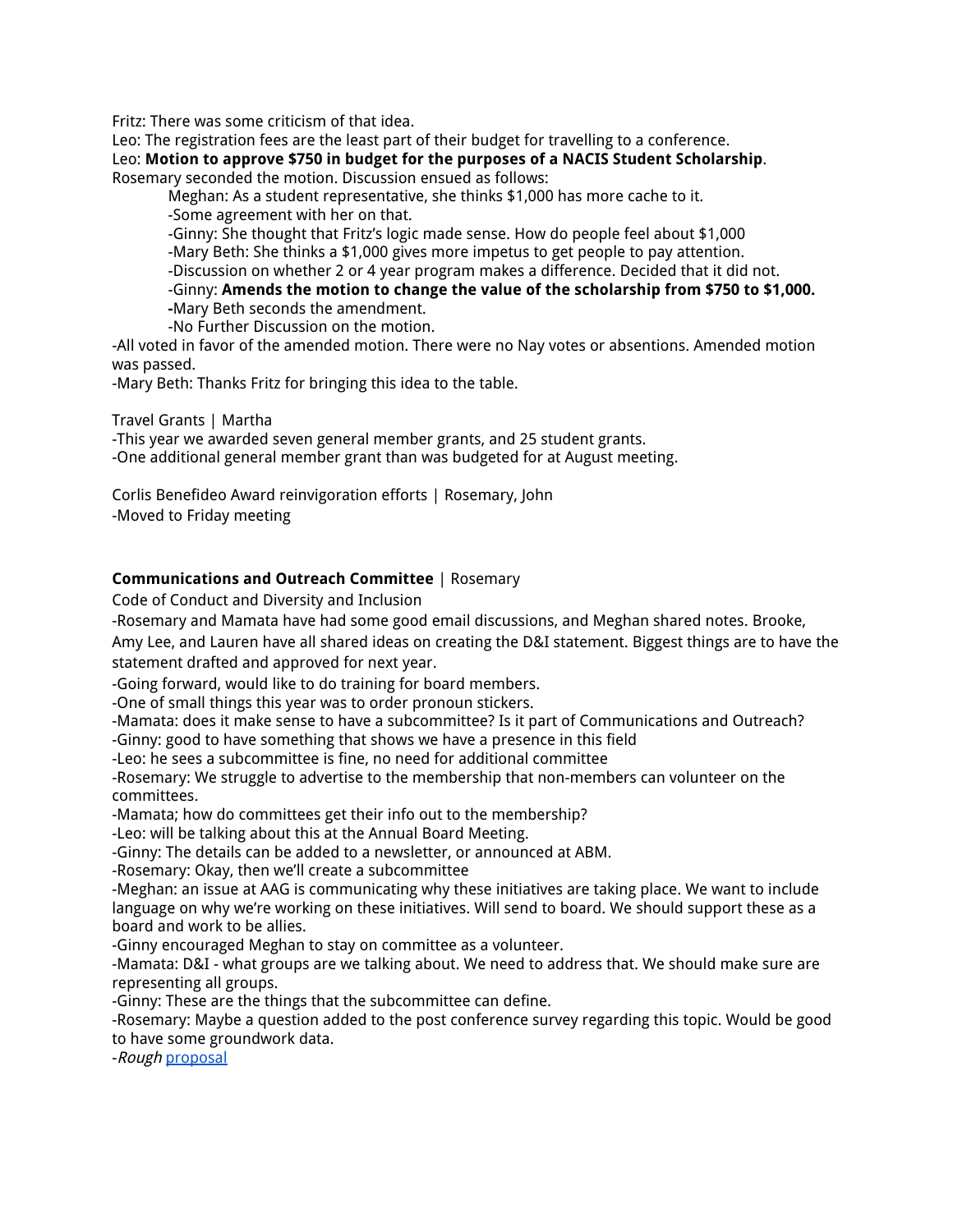# **Guidelines for the Nominations Committee Operations and Election Procedures** | Tom

# [-Guidelines](https://docs.google.com/document/d/13iOY8eaaAtHDUaSOFYAaJEk2FrAEDlWmRoitRk0Bitw/edit?usp=sharing)

-Background for newcomers on the history of this document and committee.

-Stress that these guidelines are not hard and fast rules. He thinks of it as a living flexible document that will change as NACIS grows and changes.

-Ginny: Mamata has a comment in the doc about creating a form to nominate, rather than send an email.

-Tom: That may be more efficient than an email chain.

-Mamata: Then the chair can manage the forms.

-Ginny: she already has a google doc she's keeping. A formal web form can feed into that to track contacts, etc.

-Lauren: Agrees that a form would be helpful. Less of a chance of things falling through the cracks. So easy to forget you talked to someone offhand, and it's easy to implement.

-Nick: We could create a Gravity form as part of the website.

-Rosemary: could that be available to the board? The results of the form? So we know who has already been talked to?

-Ginny walked through a description of someone who wants to run on the board - how the system would work with the guidelines.

-General discussion on how the form might work.

-The information regarding an online form will be added to the Guidelines document.

-Ginny: thinks it's good to try it out for the year, and then re-access and reformat if necessary. -Ginny: **Makes a motion to approve the Guidelines for the Nominations Committee Operations and Election Procedures with the addition of verbiage for an online form available to submit nominations**. Rosemary seconded the motion. No further discussion. All in favour voted aye. No

opposition or absentions. Motion was passed.

-Tom thanked Fritz for preparing the original document that the committee worked with.

# **NACIS Bylaws** | Ginny

# a. Original (1980):

S/he shall be an ex-officio member, without vote, of all Society committees,

except the Nominating Committee. In the event of disability, absence or with-

# b. 1989:

report for the Board on the state of the Society. S/he shall be an ex-officio member, without note, of all Society committees, except the Nominating Committee. In the event of disability,

-Ginny gave an explanation of the debacle to everyone, and informed that it would be discussed at the Annual Business Meeting.

-Leo will be working on reviewing and correcting this in the new year.

# **NACIS Business Manager Transition Special Committee** | Ginny

NACIS Business Manager, Susan Peschel, is expected to retire in 2022. This Committee will be charged with ensuring <sup>a</sup> smooth transition leading up to the date when <sup>a</sup>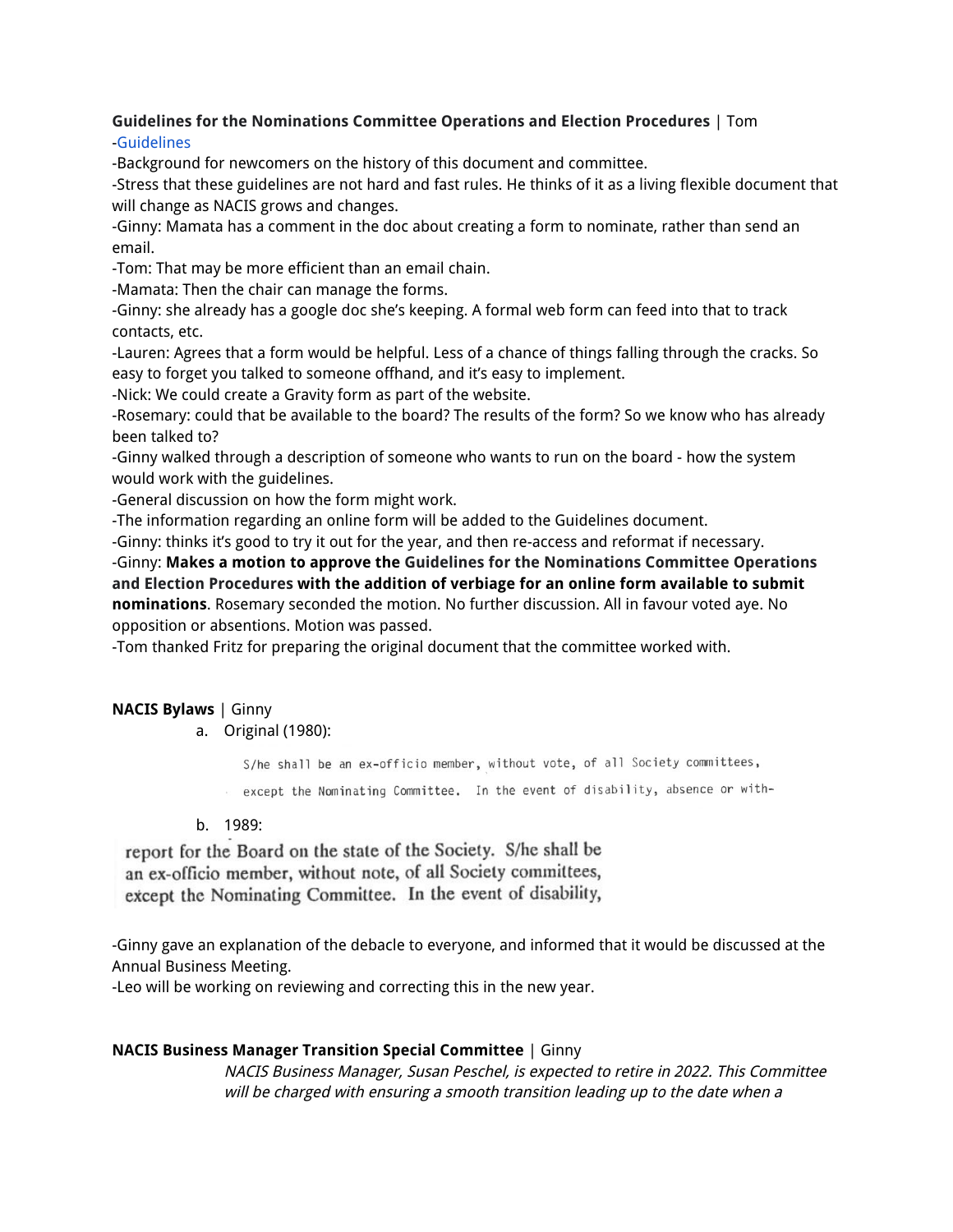successor will assume the position. A smooth transition will entail thorough knowledge transfer from Business Manager to successor, Executive Director, Director of Operations, and other relevant parties. A smooth transition will involve <sup>a</sup> thorough documentation of Business Manager's roles and responsibilities (both official, and un-official). The Committee will be charged with determining an appropriate timeline and plan for transfer or delegation of roles and responsibilities to ensure that the annual meeting runs smoothly. The Committee will ensure that the NACIS business matters (address, licenses, taxes, etc) are solidified. Responsibilities of the Committee may evolve over time as needs are identified, and determined by the Board. The Committee will be expected to report to the Board, per bylaws, at least once <sup>a</sup> year on their progress and plans. Recommended members (to be solidified on Friday): Co-Chairs: Susan Peschel and Martha Bostwick Members: Executive Committee, plus 2 active Directors at Large (the latter will be rotating from cycle to cycle).

-Ginny reviewed the purpose and meaning behind the creation of the special committee. Special committees don't need a vote, but Ginny feels that it's important to discuss.

-We need documentation for continuity among the board.

-Tom asked about the legalities of location of business office.

-Susan gave a brief history on the legal status of NACIS within the state of Wisconsin.

-Ginny : part of the committee is to identify how the role of Business Manager may need to change. -Can non-board members serve on this committee? Yes.

-Susan: may be good to have input from some past presidents that have familiarity working with the Business Manager.

Creation of Associate Business Manager position | Susan, Martha, Ginny

Proposal to create an ex-officio Executive Board position: "Associate Business Manager" for Martha Bostwick. With Martha rolling off the Executive Board this year she would like to maintain a channel of communication with Board activities until she takes over the Business Manager position. This position would be dissolved upon Martha filling the Business Manager Position.

-Martha has been shadowing Susan for several years now. As she is rolling off the board, she has requested a way to stay involved in board while she learns the position until Susan retires. -Martha explained her rationale behind asking for the creation of this position.

-The only added expense to this position would be an additional person at the Spring Board Meeting. -Leo: **Made a motion to create the Associate Business Manager Position, with a concurrent budget line increase for this person's attendance at the Spring Board Meeting**. Ginny seconded this motion.

-Discussion was as follows:

-Mary Beth: Susan already has an allocated fund that she doesn't need. Strike the budget part since this accounted for.

-No further discussion. All in favour vote Aye. All voted. No opposition. No abstention. Motion passed.

### **Tacoma Meeting** | Leo, Susan, Nick, Mamata

-Update on registration numbers (as of 2:30pm Tuesday)

- i. Total registered: 454 total registered
- ii. New attendees: 209
- iii. PCD: 271
- iv. Field trip: 48